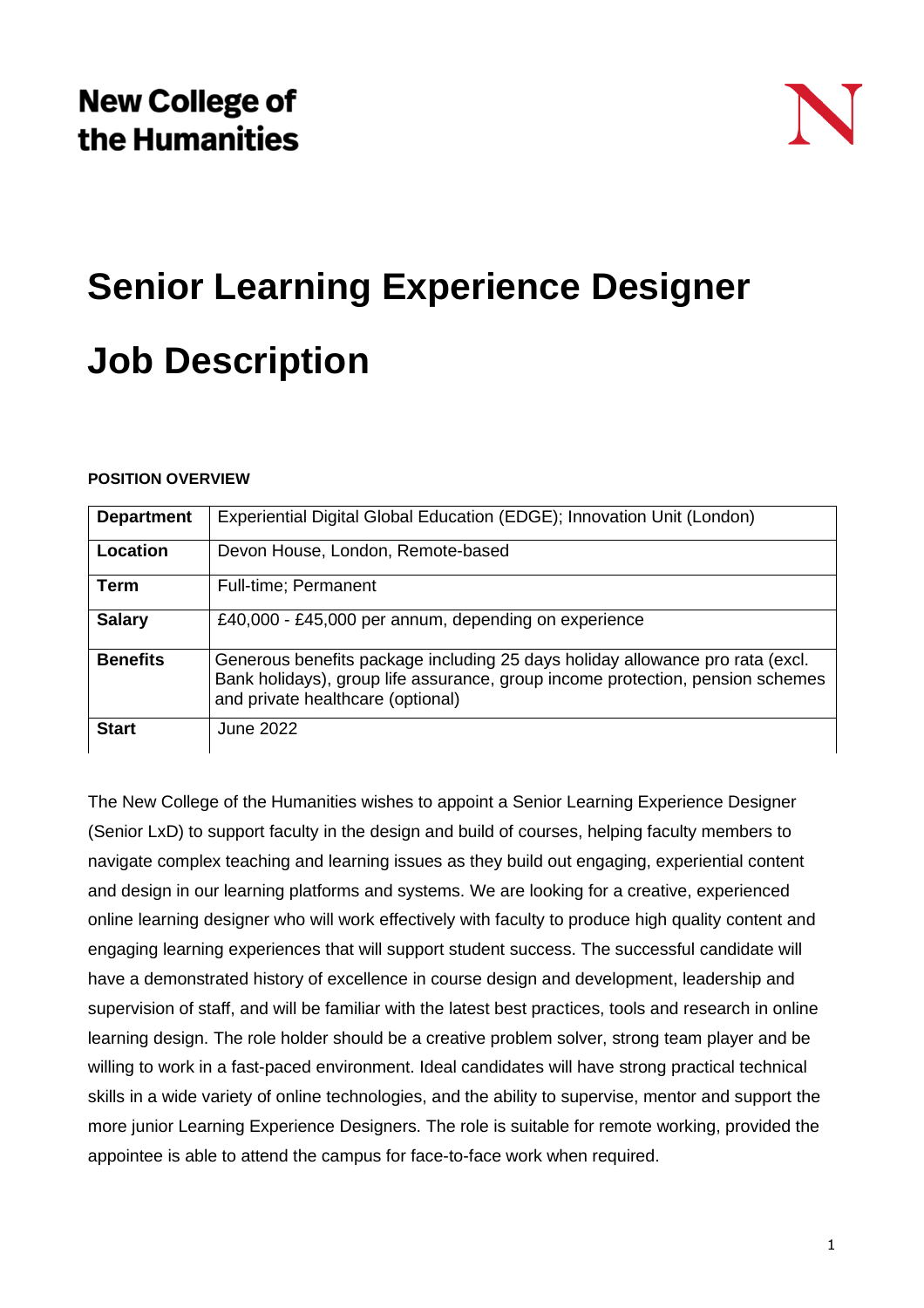#### **Duties and Responsibilities**

- Work closely and in collaboration with multimedia experience designers, video producers and Learning Solutions Architects, be responsible for the creation of interactive tools and high-quality media in the development of courses, with an eye towards modern, sleek, and intuitive design
- Working with production groups and a variety of media and web developers, build learning assets or curriculum, with consideration for build being scalable
- Application of instructional design principles, learning theory, and educational technologies in the design and development of online learning experiences
- Ensure high attention to detail and a high level of accuracy in learning materials
- Troubleshooting of any basic educational technology issues
- Active in the management of medium to large scale content development projects
- Stakeholder management establishing and maintaining good working relationships with internal and external contacts, ensuring their engagement and adherence to required response times
- Lead in meetings with faculty, enterprise partners, and clients around learning design
- Converse with faculty about educational, pedagogic and technology issues
- Ensure feedback from team members and clients are reviewed and evaluated and work to find the best ways to address concerns and provide improvements and new solutions
- Supervision, mentoring and coaching of designers
- Any other duties commensurate with the level of responsibility of this post, for which the post holder has the necessary experience and/or training

## **About EDGE**

EDGE (Experiential, Digital, Global, Education) is part of Northeastern's Global Network and is dedicated to designing and delivering work-related learning throughout the UK and internationally. The EDGE team work remotely, using innovative pedagogical approaches and best practice in digital education and collaboration to ensure an excellent learner experience for individuals or groups of learners, wherever they are based. The EDGE team currently delivers a growing portfolio of work-related learning aligned to digital transformation, data science, artificial intelligence, and project management.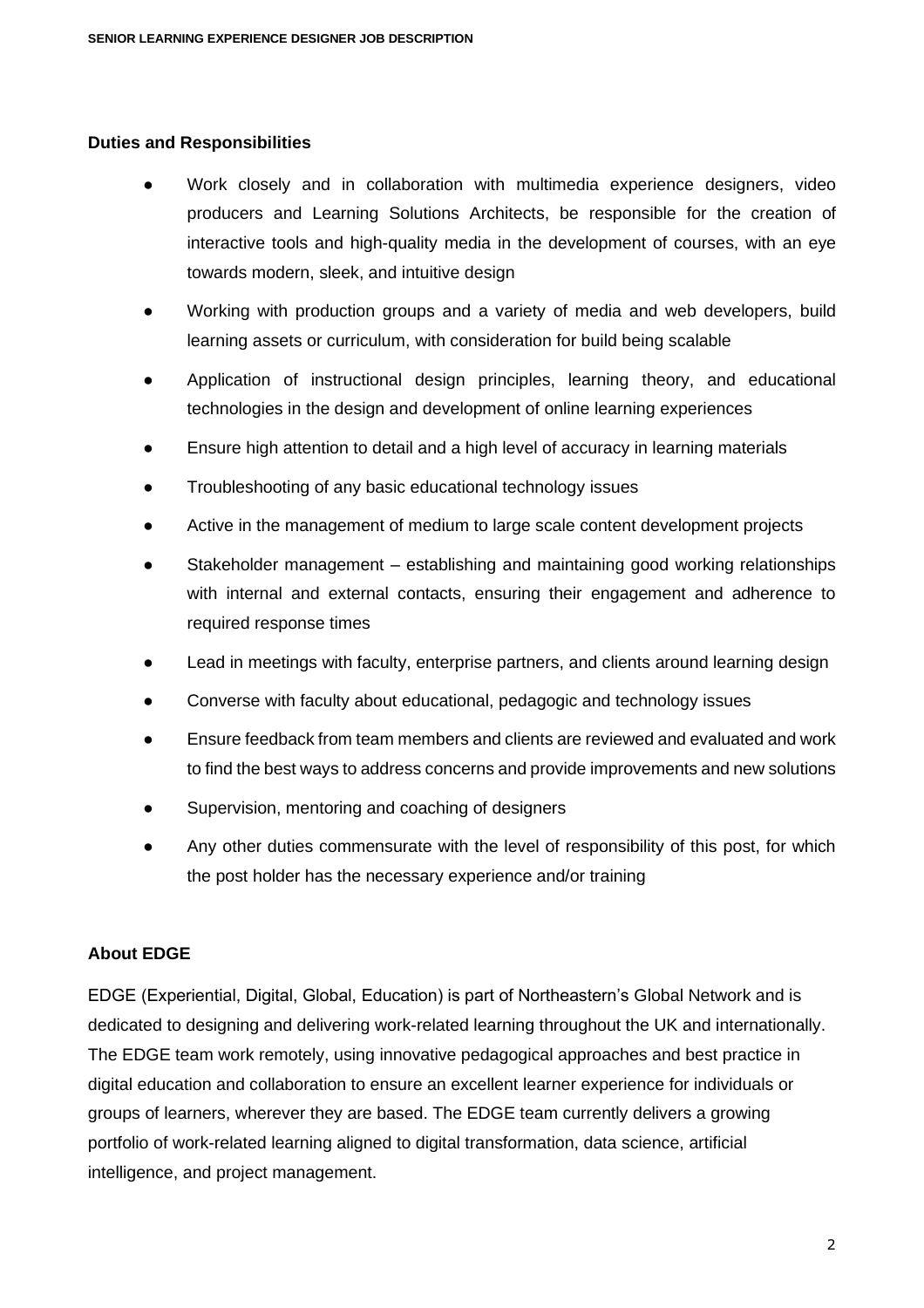## **Person Specification Criteria (Essential / Desirable)**

## **Qualifications**

● Master's degree, ideally in Instructional Design, Educational Psychology, or a related field and/or substantial and demonstrable equivalent work experience [E]

## **Key Criteria**

- Experienced in line management/supervision of staff [E]
- Minimum 3 years of experience in a Higher Education environment [E]
- Demonstrable record of innovation with learning technologies and an understanding of learning science principles and technology trends [E]
- Thorough knowledge and experience with the "best-in-class" approaches to online learning [E]
- Experience with one or more learning management systems, as well as common software used in the design and development of learning experiences [E]
- Experience working with production groups to build learning assets or curriculum  $[E]$
- Experience working with a variety of media and web developers  $[E]$
- Demonstrated ability with the use of eLearning tools and technologies in particular, use of the Articulate suite of products, html, CSS, and a basic awareness of video production [E]
- Exceptional attention to detail and ability to achieve high level of accuracy  $[E]$
- Cultural competence with a positive and professional attitude and a life-long learner with a genuine interest in learning new skills [E]
- Demonstrated problem-solving and strong project management, workflow, and process skills, including the ability to work with a distributed team [E]
- Adaptable and willing to take on new projects and assignments at short notice and with little oversight [E]
- Strong organisational and time management skills, demonstrating and ability to work flexibly across multiple projects with strict and conflicting deadlines, while maintaining high-quality standard of work [E]
- Ability to maintain focus on priorities while multi-tasking and thrive in an agile, fastpaced, iterative, design-based environment [E]